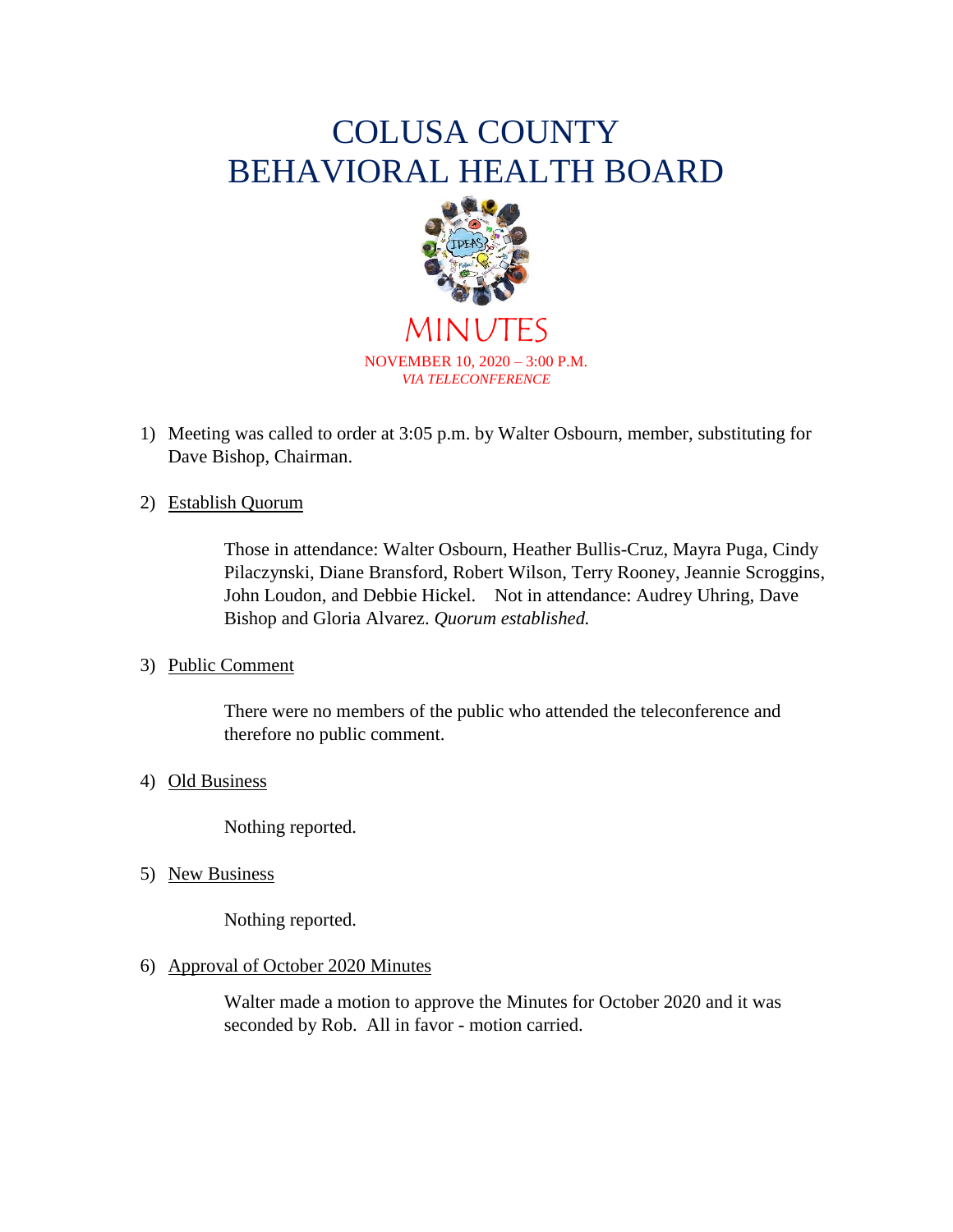## 7) MHSA

Mayra reports that she is continuing to work on the Cultural Competency Plan and has it almost completed. She has forwarded the Plan to Terry and Audrey for review as it is due on December 31, 2020.

## 8) Director's Report

Terry reports the County has hired two new clinicians; one for the Adult Team and the other for the Children's Team.

Terry states that he has received the "draft" EQRO Report and that he has not made it all the way through yet to really comment on.

Last week he met with the Safe Haven Leadership and talked about the future plans of Safe Haven.

## 9) Program Integrity

Heather reports that the intakes and wait days for October has decreased. Cancellations were way down in October and no shows as well.

## 10) Quality Assurance

Jeannie states the data numbers only fluctuated a few from September to October.

Jeannie mentions that she will need to respond to the Corrective Action Plan for Network Adequacy. There were only two minor details that needed to be addressed.

She reports that the Policy and Procedures were updated in regards to intakes.

There is a Substance Abuse audit in the beginning of January.

There is a Mental Health Tri-Annual Review scheduled for the end of February.

#### 11) PRA Report

Cindy reports that there were two grievances filed in October.

#### 12) Safe Haven Report

Robert reports that there is news in regards to Safe Haven. Assembly of God Church has agreed to open space temporarily for the Safe Haven Program. Robert states that the Program will function Monday, Wednesday and Fridays from 9:00